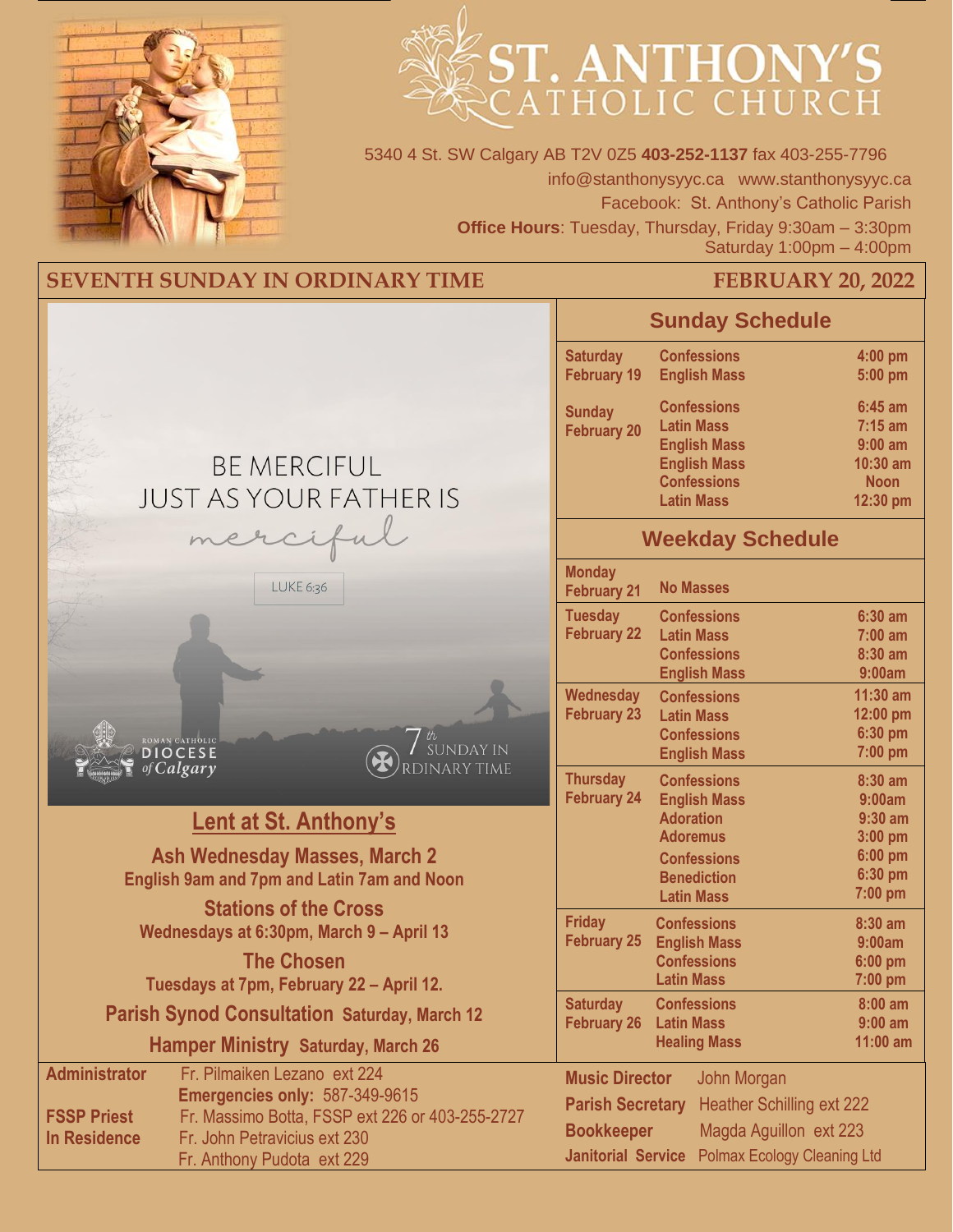Pastoral Notes

#### **Give and It Will Be Given You**

"The measure you give, will the measure you get back" (Lk 6:38) With this Our Lord Jesus is giving us enough reason why we should extend our love to everyone, but especially to our enemies.

We have to start from the knowledge that God created everything here on this earth. God is the one who created the things we fear and dislike, the things we hate and the things in nature we consider as malign to us. He is also the God who created those people who persecute and hate us.

As there are some people who persecute and hate us, there are people who fear us and also those we hate. Over the last two years, many factors came to intensify these feelings. We, in our human weakness, tend to act like victims all the time, forgetting that others are victims of our persecutions. They see us as their persecutors.

But it is hard to identify ourselves as the ones inflicting pain upon others. We wouldn't like to be hated by others nor be referred to as persecutors. We have the tendency to want to be loved by others and others to feel safe when they are around us.

In order to achieve such a thing, we have to give love, and as give it, we will receive it. The answer to most issues in the world is love, to embrace love.

The love we have from God cures all evils in this world. When we fail to love, we hate. When we hate evil propagates among us and we perish. When we love, we eliminate hate and goodness flourishes among us.

Let us adhere today to Jesus' call today to love our enemies because God loves them with the same measure He loves us. He doesn't discriminate against anybody. We too should follow God's perfect example and extend our love to our adversaries so that this great love will take down the barriers of hatred and make us participate of God's Kingdom as his children.

#### **RESOURCES FOR CHILDREN**

#### **The Kid's Bulletin**

**[https://thekidsbulletin.files.wordpress.com/2022/01/the-kids](https://thekidsbulletin.files.wordpress.com/2022/01/the-kids-bulletin-7th-sunday.pdf)[bulletin-7th-sunday.pdf](https://thekidsbulletin.files.wordpress.com/2022/01/the-kids-bulletin-7th-sunday.pdf)**

**Children's Liturgy of the Word with Miss Heidi (Catholic TV) <https://www.catholictv.org/childrens-liturgy.html>**

**Livestream Sunday 10:30am [available here](https://www.youtube.com/c/StAnthonysCatholicChurchCalgaryAB)** YouTube <https://www.youtube.com/c/StAnthonysCatholicChurchCalgaryAB>

[Facebook.com/stanthonysyyc](https://www.facebook.com/stanthonysyyc/)



### **[CCCB Daily Readings](http://ec2-34-245-7-114.eu-west-1.compute.amazonaws.com/daily-texts/reading/2022-02-20)**

| First Reading:  | 1 Samuel 26.2, 7-9, 12-13, 22-25 |
|-----------------|----------------------------------|
| Psalm:          | 103                              |
| Second Reading: | 1 Corinthians 15.45-49           |
| Gospel:         | Luke 6.27-38                     |

St. Anthony's Updates

**2021 Tax Receipts have been emailed or printed.**  Printed receipts are available to pick up this weekend February 19/20. Receipts not picked up will be mailed on February 28. Thank you for your generosity.

**Journey through Lent and prepare for Easter with Season One of The Chosen.** Join hosts Lili and Bandi Szakony **every Tuesday at 7pm** beginning on **February 22 until April 12 in the Parish Hall** to view an episode of The Chosen and participate in a Catholic discussion of what it means to be Chosen.

**Register at:** [TheChosenYYC@shaw.ca.](mailto:TheChosenYYC@shaw.ca)

**Synod Consultation at St. Anthony's.** After participating in the Pastoral Zone Consultation last weekend, we are preparing for our parish consultation on **March 12, 9:30am – Noon, on Zoom**. All participants will be asked to reflect on the two fundamental questions as a Synodal Church, faithful to Jesus in announcing the Gospel, "journeying together":

**How have YOU experienced journeying together as the Church?**

**What steps does the Holy Spirit invite US to take in order to grow in our "journeying together"?**

**Learn more at: [catholicyyc.ca/synod.html](https://www.catholicyyc.ca/synod.html) Register at: [parishsynod@stanthonysyyc.ca](mailto:parishsynod@stanthonysyyc.ca)**

### **Healing Corner**

Lord Jesus Christ, increase Your love in our hearts so that we can spread this love throughout the world even to our enemies and we will eliminate all evil among us. Amen.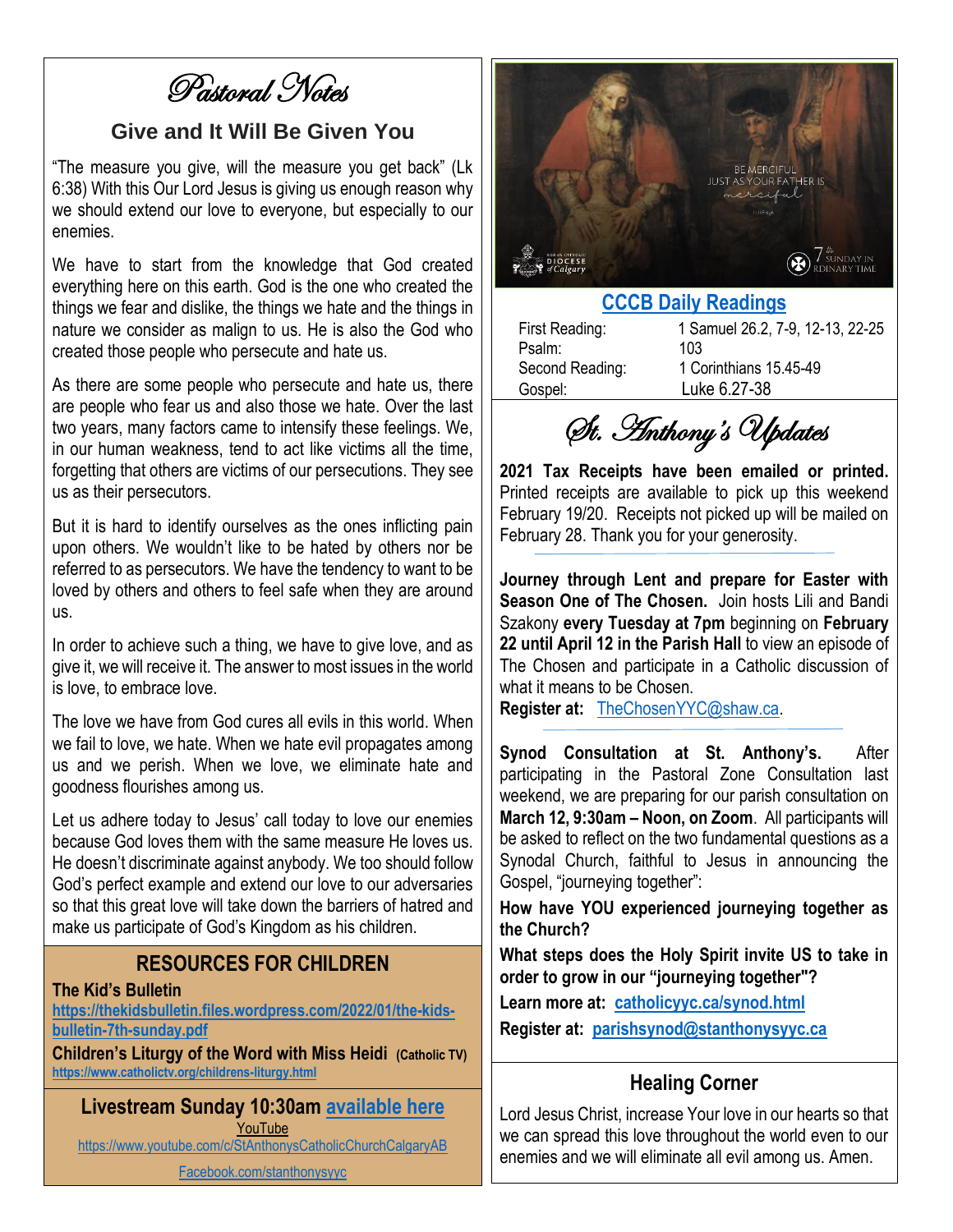## **MASS INTENTIONS**

| Sunday, February 20           | SI         | Valeria Botta                |
|-------------------------------|------------|------------------------------|
| 7:15am Latin                  | SI         | <b>All Parishioners</b>      |
| 9:00am English                | <b>RIP</b> | Conchita David               |
| 10:30am English               | RIP.       | Jean Miller                  |
| 12:30 pm Latin                | SI         | Eilleen Vadnais              |
| <b>Monday, February 21</b>    |            | No Masses                    |
| <b>Tuesday, February 22</b>   | SI         | Dennis Thomson               |
| 7:00am Latin                  | SI         | Jan Kolibas Jr. Family       |
| 9:00am English                | <b>RIP</b> | David Payne                  |
| <b>Wednesday, February 23</b> | RIP.       | <b>Holy Souls</b>            |
| 12:00pm Latin                 | RIP        | Herminio Astorga             |
| 7:00pm English                | SI         | Sr. Therese Mujinga, fmm     |
| Thursday, February 24         | SI         | Sr. Carmelita Cusay's Family |
| 9:00am English                | <b>RIP</b> | Conchita David               |
| 7:00pm Latin                  | SI         | Mary Sarro                   |
| Friday, February 25           | <b>SI</b>  | Jan Kolibas Sr.              |
| 9:00am English                | <b>RIP</b> | Lilia Bettencourt            |
| 7:00PM Latin                  | SI         | Jason McKinnon               |
| Saturday, February 26         | <b>RIP</b> | Clara Reyes                  |
| 9:00am Latin                  | SI         | Raveen Rahulan               |
| 11:00AM English               | SI         | All Parishioners             |
| 5:00pm English                | RIP        | Conchita David               |

# **LATIN MASS CALENDAR**

**Sunday February 20 Sunday February 27** 2<sup>nd</sup> CL Sexagesima Sunday 2<sup>nd</sup> CL Quinquagesima Sunday

# **LET US PRAY FOR THE SICK**

Lorenzo, Rose Dourado, Morris Drydyk, Lois Goodfellow, Evelyn Manser, Carter McLachalan, Johnson Mont, Leanne Morgan, Charlene Munn, and Veronica Wong

**May the Lord grant them healing, comfort, and peace**.

# **REST IN PEACE**

 **Ralph Beemster and Tara Sandgathe**

**Our heartfelt sympathies to their families.**

May their souls and the souls of all the faithful departed, through the mercy of God, rest in peace.



**Step 1 came into effect on February 9, 2022.** If hospitalization numbers continue to trend downward, the government anticipates Step 2 to begin on March 1, 2022. <https://www.catholicyyc.ca/blog/covid19>

**Our parish relies on your regular offertory giving for maintenance and growth and outreach. Thank you for your generosity.** 



**E-transfer:** isupport@stanthonysyyc.ca **Pre-Authorized Withdrawal registration**  & **Credit Card donations:** [stanthonysyyc.ca/donation](https://stanthonysyyc.ca/donation/)

**Mail cheques to:** 5340 4 Street SW, Calgary, T2V 0Z5



The Lord Calls us to do God's Will. Pray that you may know God's Will in your life; especially, if you have the inclination that you are being called to the ordained or consecrated life. If God is calling you, to be a priest, religious or deacon visit:

 **[www.catholicyyc.ca/vocations](http://www.catholicyyc.ca/vocations)**